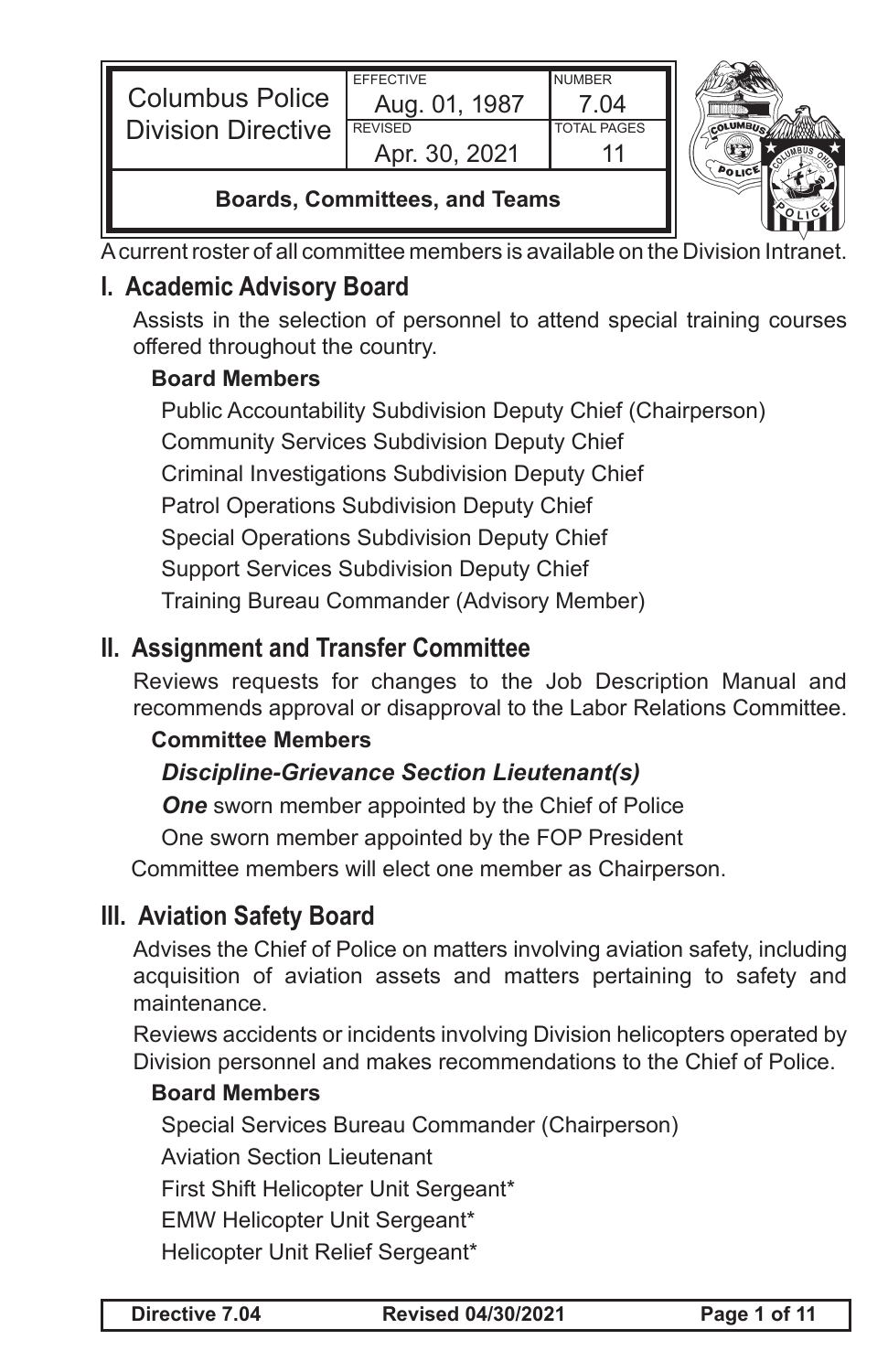Helicopter Unit Safety/Training Officer

Helicopter Unit Officer\*

Sworn members of the Division who hold a current rotorcraft certified flight instructor rating and who have had service in one of the helicopter units, but are not currently assigned to a helicopter unit, may be appointed by the Chief of Police for an indefinite term.

\*When an accident or incident is under review, the sergeant who regularly supervises the personnel involved is not permitted to vote on the disposition of the accident or incident, and the Helicopter Unit Officer must be selected from a different shift than the involved personnel.

# **IV. Employee Action Review System (EARS) Committee**

Meets semi-annually to review the uses of force and citizen complaints of sworn personnel in order to locate patterns of conduct that warrant further review by the chain of command.

### **Committee Members**

One Commander (Chairperson, non-voting member)

Two Lieutenants

Four Sergeants

Ten Officers

Two alternates (Sergeant or Officer)

One Training Bureau Liaison Member (non-voting member)

Members of this committee below the rank of commander are appointed by the Chief of Police for three-year terms. Commanders are appointed by the Chief for indefinite terms. Members cannot hold assignments in the Internal Affairs Bureau or the Professional Standards Bureau.

# **V. Facility Security Committee**

Identifies security issues, develops recommendations, conducts or assists with drills and training, provides planning resources, and meets semiannually. The Chairperson will forward a recommendation to the Chief after the meeting.

## **Committee Members**

Support Operations Bureau Commander (Chairperson)

Headquarters Operations Section Lieutenant (Vice Chairperson)

Homeland Security Section Lieutenant

Industrial Hygienist

Headquarters Operations Unit Sergeant – two shifts represented if possible

Event Management Unit Sergeant and Staff

A representative of the Criminal Investigations Subdivision located in headquarters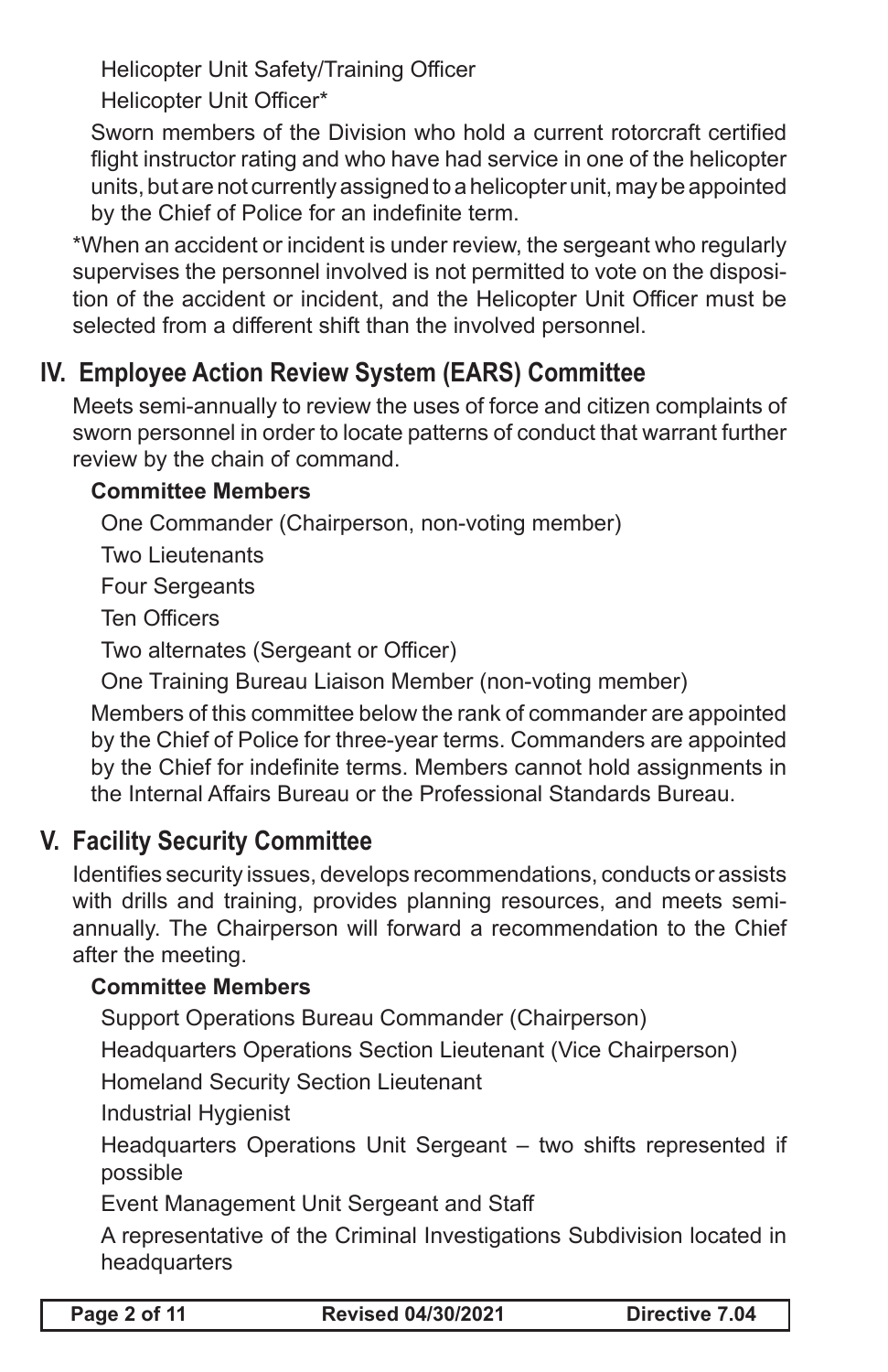Staff Inspections Section Lieutenant

A representative of each bureau located outside of headquarters

## **VI. Firearms/Police-Involved Death Review Board**

Reviews completed investigations of police-involved uses of firearms and of deaths occurring under circumstances involving a police action, excluding vehicular accidents. The Board renders a finding whether the use of a firearm/police action was within Division policy.

### **Board Members**

Deputy Chief appointed by Chief of Police (Chairperson)

Six Commanders (Responders)

Three Commanders (Reviewers)

Appointment to this Board is based on assignment and rotates annually. The Vice Chairperson is designated by the Chairperson.

# **VII. Fleet Safety Committee**

Examines, reviews, and makes a final disposition on all traffic crashes involving on-duty sworn personnel. The Committee recommends defensive driver training for accident-prone sworn personnel.

### **Committee Members**

Deputy Chief appointed by Chief of Police (Chairperson)

Traffic Bureau Commander (Vice Chairperson)

Patrol Zone Commander – rotated among the Patrol Commanders

Investigative Support Section Lieutenant (Major Crimes Bureau)

Evidence, Facilities, and Fleet Section Lieutenant (non-voting member) Freeway Patrol Unit Sergeant

Missing/Exploited Children Unit Sergeant

Headquarters Operations Unit Sergeant

Officer – The attending Patrol Zone Commander will randomly select an on-duty officer to sit on the committee as a voting member. A different officer will be selected for each meeting.

Administrative Secretary – Recording Secretary (non-voting member) Special Events Office Officer (non-voting member)

Note: Six voting members are required to be present in order to make dispositions binding.

# **VIII. Oral Board**

Conducts interviews of Police Officer applicants and forwards recommendations to the Professional Standards Bureau Commander, the Public Accountability Subdivision Deputy Chief, and the Director of the Department of Public Safety.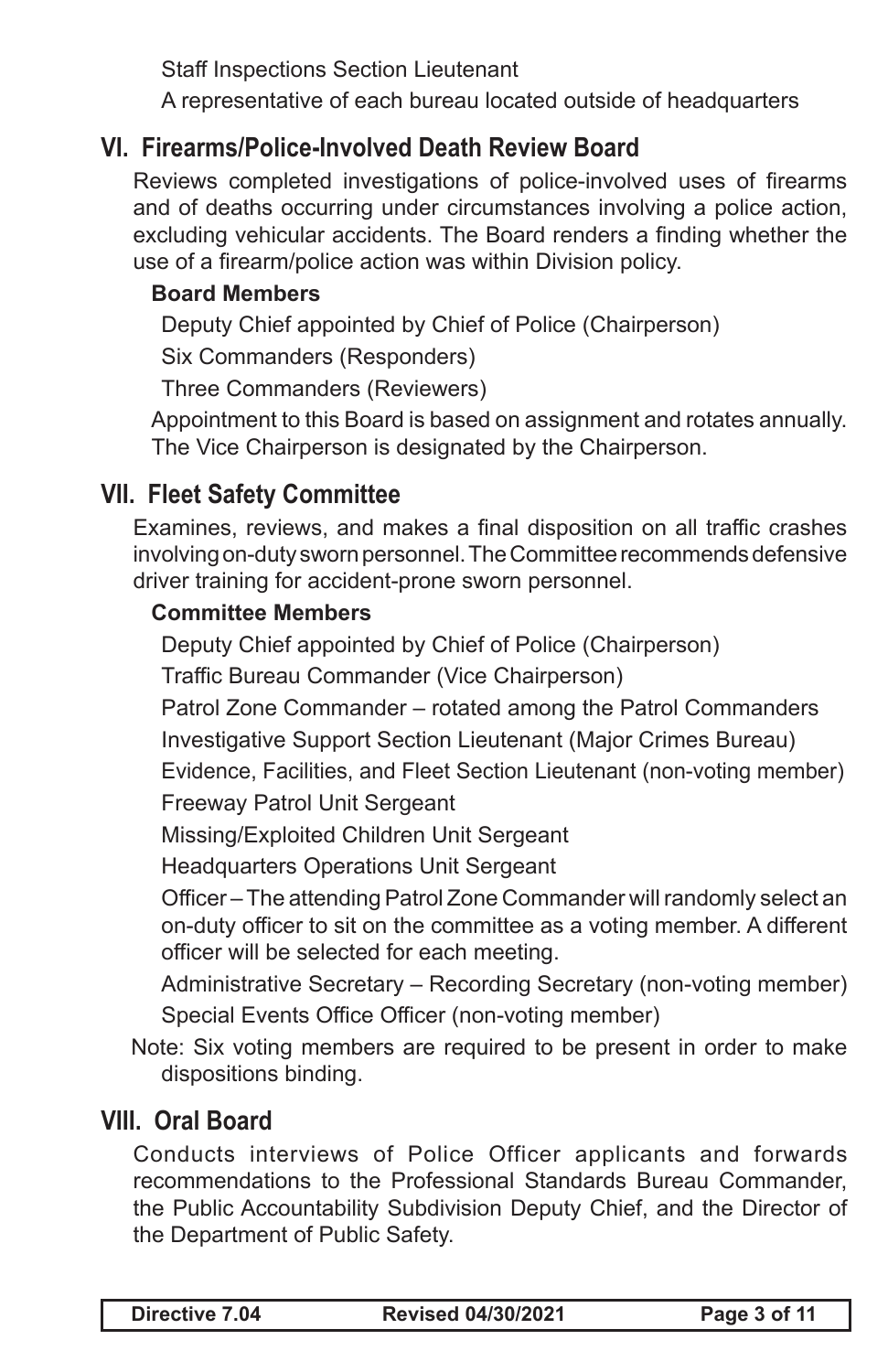#### **Board Members**

Background Investigation Section Supervisor (Administrator) One designee from the Human Resources Bureau

Two sworn officers from any rank (except the Chief of Police)

Note: All members have received training in Oral Board techniques to include administering, scoring, evaluating, and interpreting results in a uniform manner.

## **IX. Police Awards Committee**

Reviews nominations for awards and forwards recommendations to the Chief of Police. The Awards Committee Coordinator keeps a list of sworn personnel who have requested to serve on this committee and contacts them regarding their availability to attend the next scheduled meeting.

#### **Committee Members**

Deputy Chief appointed by the Chief of Police (Chairperson) Commander appointed by the Chief of Police

Patrol Lieutenant

Sergeant (uniformed)

Patrol Officers (2 selected)

Community Services, Public Accountability, Special Operations, Criminal Investigations, or Support Services Subdivision Officers (2 selected) Awards Committee Coordinators (non-voting members)

## **X. Police Flower Fund Committee**

Oversees the administration of the Flower Fund, which is used for sending flowers upon the deaths of active or retired Division personnel, the deaths of family members of active Division personnel, or the hospitalizations for more than seven days of Division personnel injured in the line of duty. Committee members are appointed by the Chief of Police.

#### **Committee Members**

```
Deputy Chief (Chairperson)
Commander (Treasurer)
Lieutenant (Secretary)
Administrative Secretary
Officer
```
# **XI. Pursuit Review Committee**

Reviews completed investigations of vehicular pursuits and Precision Immobilization Technique (PIT) incidents and renders a finding whether the pursuit or PIT was within Division policy.

#### **Committee Members**

Deputy Chief appointed by the Chief of Police (Chairperson)

| Page 4 of 11 |  |  |  |  |
|--------------|--|--|--|--|
|--------------|--|--|--|--|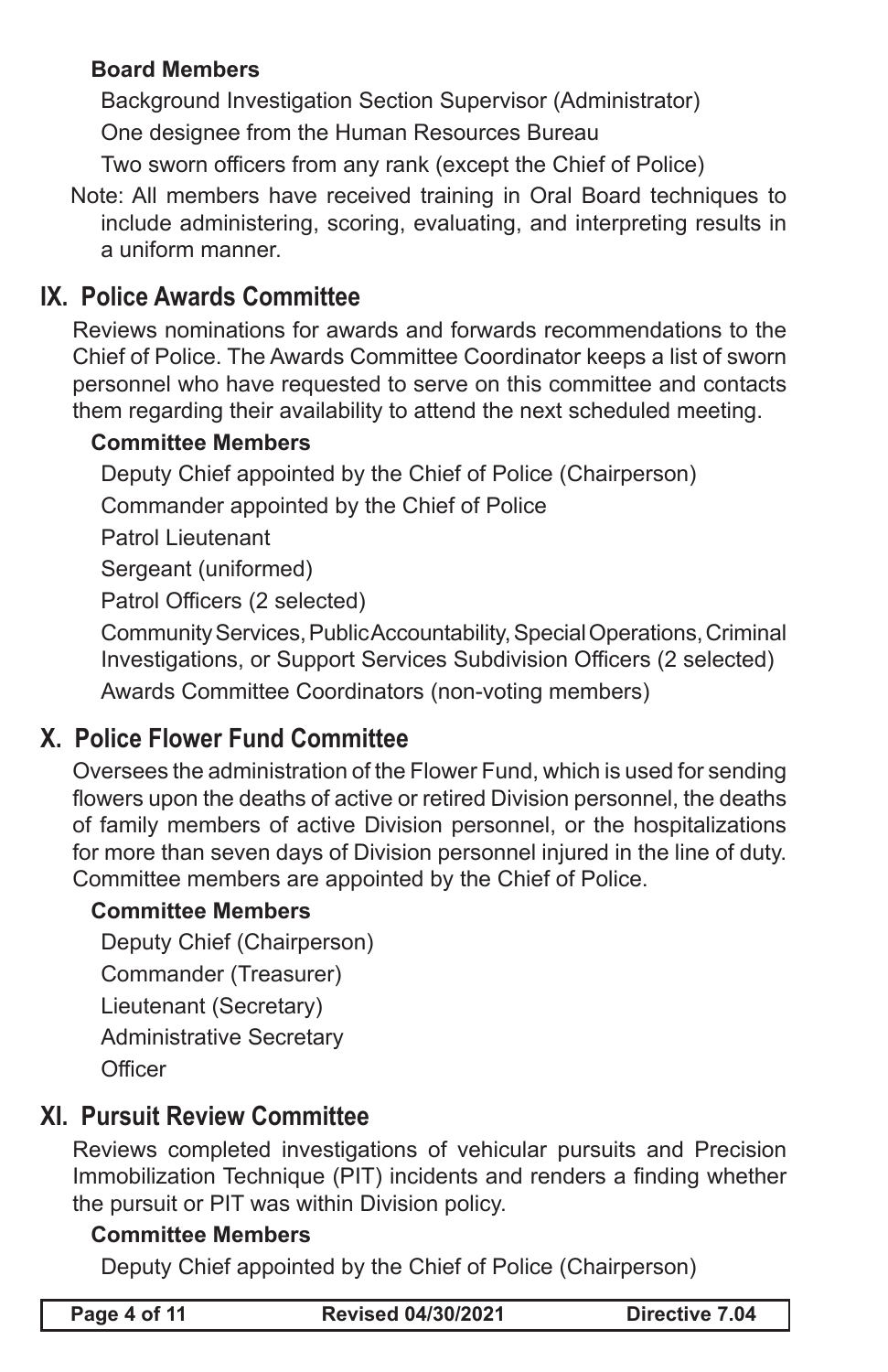Commander appointed by the Chairperson (Vice Chairperson)

Note: The Vice Chairperson cannot be the PSB Commander.

Nine Commanders (appointment to this Committee is based on assignment and rotates annually)

Administrative Secretary (Pursuit Recording Secretary)

Headquarters Operations Section Lieutenant (Pursuit Analysis)

## **XII. Recognition Dinner Committee**

Oversees the organization of the Recognition Dinner, which is held to provide Division personnel with official recognition upon retirement, receipt of a Division awards medal, or being selected as an officer of the month or civilian of the quarter. Committee members are selected by the chairperson.

### **Committee Members**

Deputy Chief appointed by the Chief of Police (Chairperson) **Commander** Lieutenant **Officer** Civilian Employee Administrative Secretary Awards Committee Coordinators Retired Officers Association President

## **XIII. Recognition Foundation**

Oversees the administration of the Recognition Fund, which is used to provide recognition to Division personnel upon retirement and to purchase various awards and appreciation gifts for Division personnel and citizens. Committee members are selected by the chairperson.

#### **Committee Members**

Deputy Chief appointed by the Chief of Police (Chairperson)

Commander (Treasurer)

Lieutenant (Secretary)

**Officer** 

Civilian Employee

Administrative Secretary

## **XIV. Training Committee**

Assesses Division of Police, subdivision, bureau, and unit training needs and evaluates existing training.

### **Committee Members**

Training Bureau Commander (Chairperson)

Patrol Zone Commander

**Directive 7.04 Revised 04/30/2021 Page 5 of 11**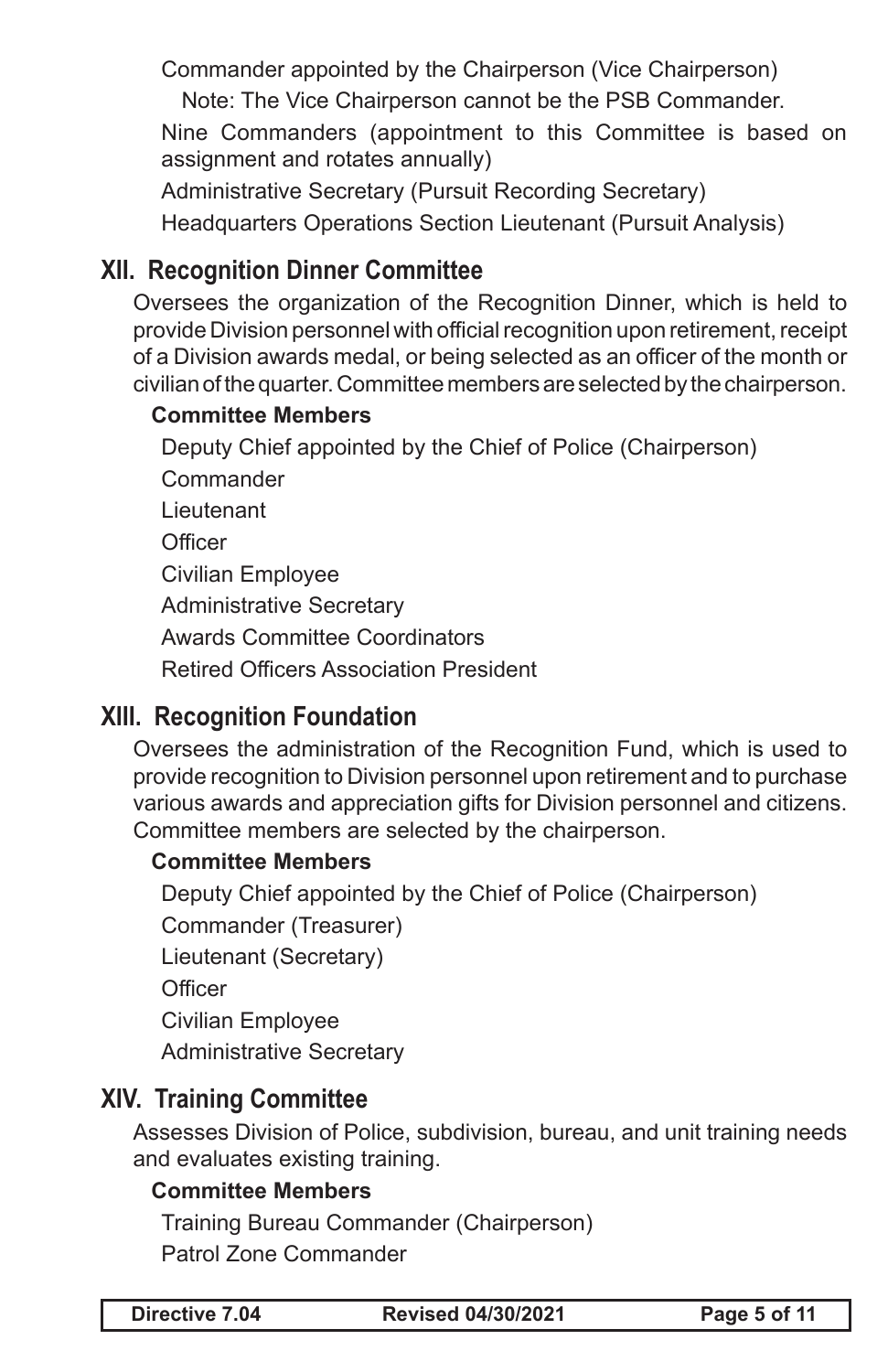Major Crimes Bureau Commander Advanced Training Section Lieutenant Human Resources Bureau Manager Homeland Security Section Lieutenant Patrol Lieutenant Patrol Sergeant Advanced Training Operations Unit Sergeant Division Legal Advisor FOP Representative (non-voting *member*) Committee members assigned to the Patrol Operations Subdivision should be representative of different zones.

## **XV. Training Coordinators Committee**

Helps to formulate training schedules and coordinates individualized training for Division work groups and employees.

### **Committee Members**

Training Bureau Commander (Chairperson) Advanced Training Section Lieutenant Advanced Training Operations Unit Sergeant Defensive Tactics Unit Sergeant Ordnance Unit Sergeant FTO Unit Sergeant (Coordinator) Headquarters Operations Section Lieutenant Patrol Sergeant At least one employee designated by the commander/manager of each

bureau other than the Training Bureau and patrol zones.

## **XVI. Uniform Committee**

Researches, discusses, and makes recommendations concerning Division uniforms. Reviews alleged violations of the Division's Tattoo Policy for sworn personnel and makes a recommendation to the Chief of Police.

## **Committee Members**

Patrol Operations Subdivision Deputy Chief (Co-Chairperson) Support Services Subdivision Deputy Chief (Co-Chairperson) Commander (uniformed) Lieutenant (uniformed) Sergeant (uniformed) Officer (FOP Representative) Patrol Officer (uniformed female) Patrol Officer (uniformed male)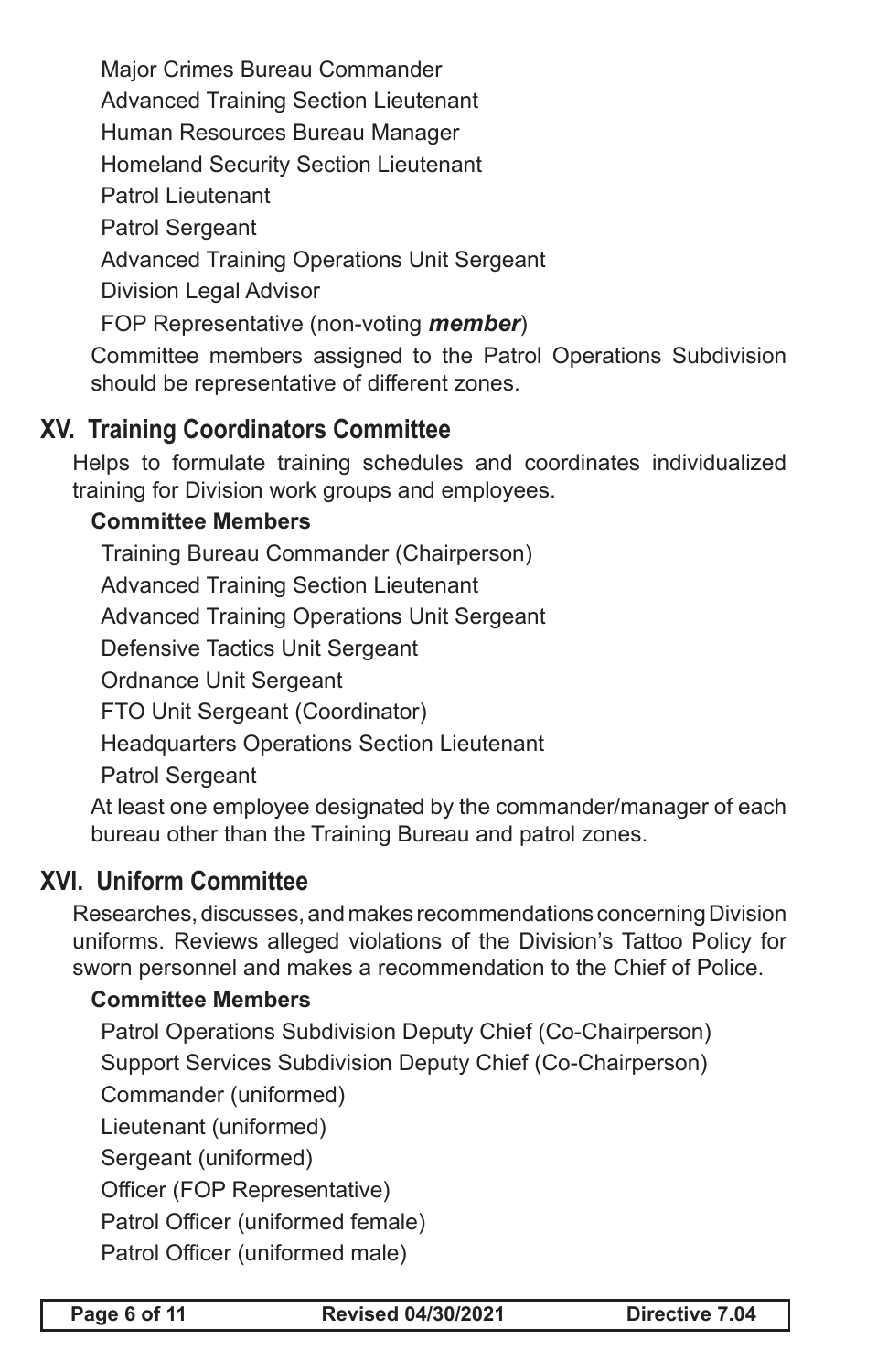Criminal Investigations Subdivision Officer (non-uniform) Honor Guard Representative Support Operations Bureau Commander (Advisory Member) Property Management Section Lieutenant (Advisory Member) Property Control Unit Storekeeper (Advisory Member) Administrative Secretary (*n*on-*v*oting *m*ember)

## **XVII. Victim/Witness Assessment Committee**

Assesses victim/witness assistance services utilized by the Division.

#### **Committee Members**

Investigative Support Section Lieutenant (Major Crimes Bureau) (Co-Chairperson) Family Crimes Section Lieutenant (Co-Chairperson) Community Liaison Section Lieutenant Patrol Lieutenant Public Information Unit Sergeant Grants Unit Coordinator Division Legal Advisor Columbus City Prosecutor's Office Representative Franklin County Prosecutor's Office Representative

## **XVIII. Field Training Board**

Ensures Field Training Officers' (FTO) availability and approves all FTO applicants, training curriculum, and retention of FTOs. Makes recommendations on probationary terminations during field training.

#### **Board Members**

Patrol Zone One Commander

Patrol Zone Two Commander

Patrol Zone Three Commander

Patrol Zone Four Commander

Patrol Zone Five Commander

Training Bureau Commander

Basic Training Section Lieutenant (non-voting member)

FTO Unit Sergeant (Coordinator) (non-voting member)

FTO Unit Officer(s) (Assistant Coordinator) (non-voting member)

The senior Patrol Commander will act as Chairperson.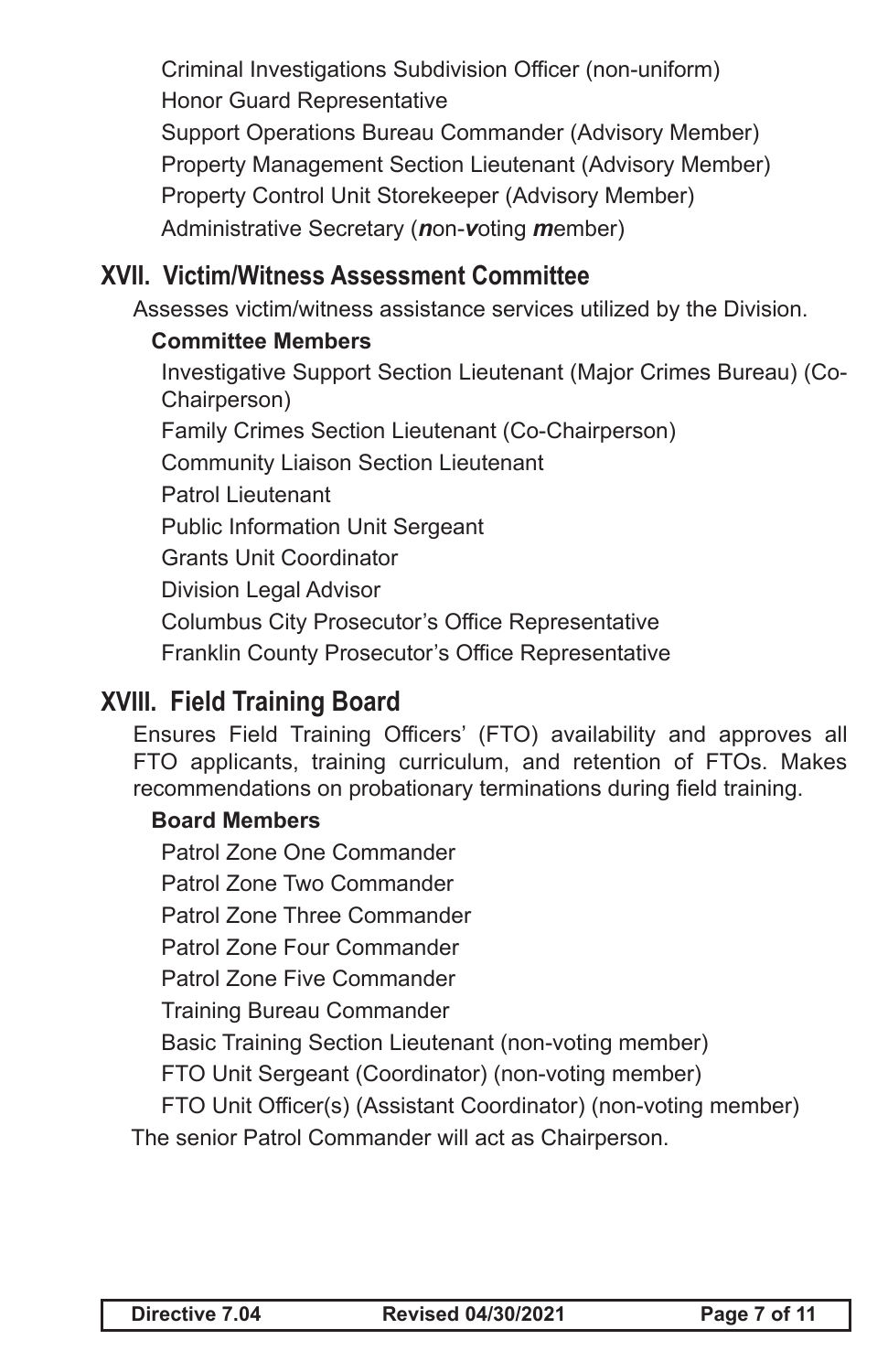# **XIX. Field Training Committee**

Assists with overseeing that all FTO materials are current; assists with the application process; and reviews packets, training, and implementation changes to the program.

#### **Committee Members**

Senior FTO from Zone 1 Senior FTO from Zone 2 Senior FTO from Zone 3 Senior FTO from Zone 4 Senior FTO from Zone 5 FTO Unit Sergeant (Coordinator) FTO Unit Officer(s) (Assistant Coordinator)

## **XX. Teams**

Teams consist of Division personnel with regular assignments throughout the permanent organization. These specially trained personnel are redeployed when needed, often on an emergency basis. All teams ultimately report to the Chief of Police. The temporary chains of command are as follows:

- A. Bicycle Coordination Unit
	- 1. Team members with the prerequisite of successfully completing one or more of the following:
		- a. The Division's Instructor Development Course
		- b. The Division's Bicycle Maintenance Course
		- c. Those who currently work in or have worked in a bicycle assignment
	- 2. Assigned chain of command
		- a. Patrol Operations Subdivision Deputy Chief
		- b. Patrol Commander selected by the Patrol Operations Deputy Chief
		- c. Patrol Lieutenant designated by the Chief of Police
		- d. Sergeants selected by the Chief of Police for the following aspects:
			- (1) Bicycle training program
			- (2) Bicycle fleet maintenance and management
			- (3) Bicycle community involvement
	- 3. *Other s*worn personnel are chosen by the Bicycle Coordination Unit chain of command.
- B. Columbus Police Honor Guard
	- 1. With its Columbus Police and Fire Pipes and Drums contingent, members participate in funeral services for active and retired police officers and civilian Division personnel, parades, public ceremonies and functions, and similar services approved by the Chief of Police or designee.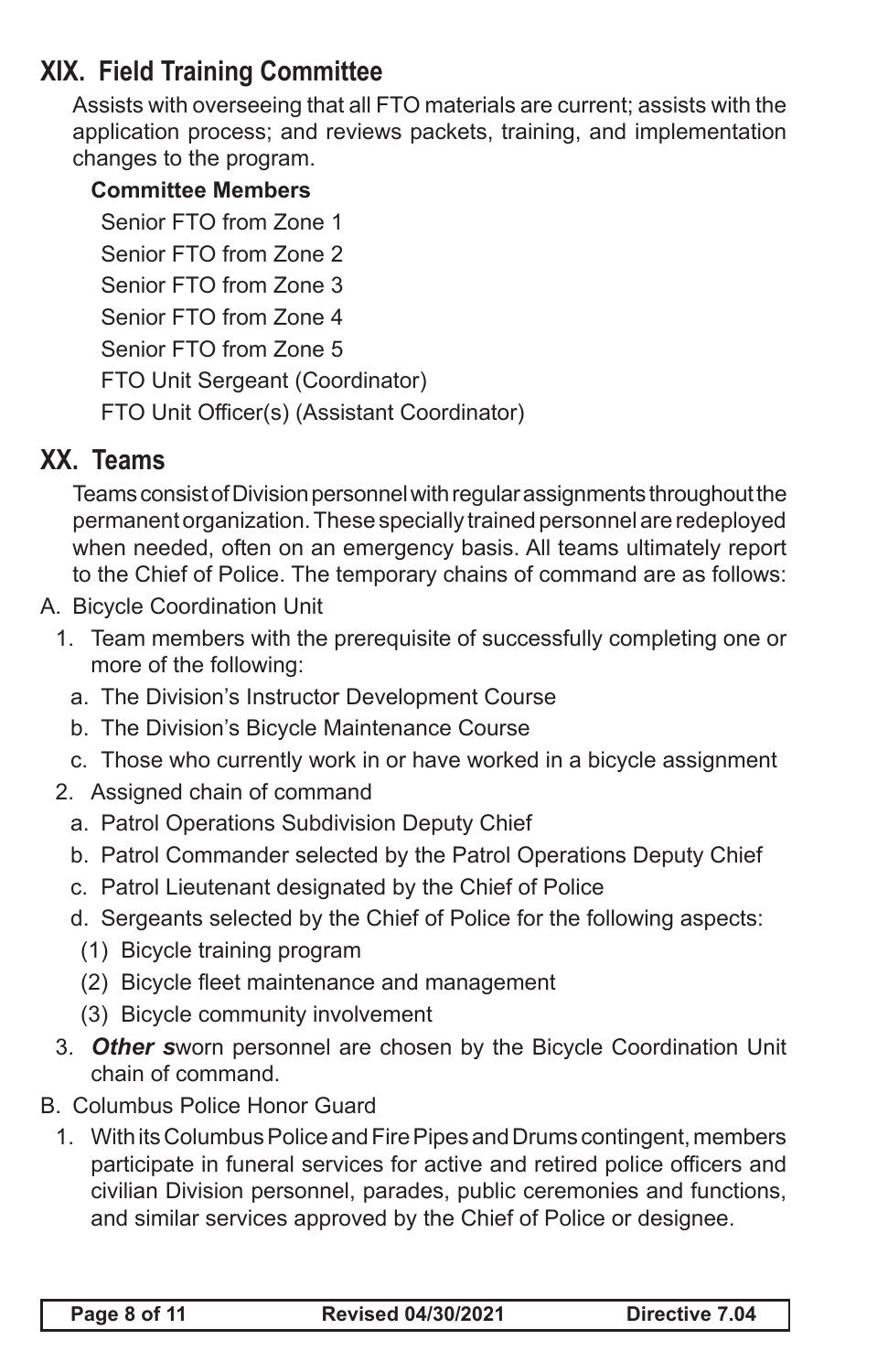- 2. Sworn personnel who wish to become members submit written requests through the chain of command to the assigned *d*eputy *c*hief, who selects the most qualified candidates with the final approval of the Chief of Police. The Honor Guard Commander and Executive Officer are appointed by the Chief of Police. An executive board consisting of president, vice president, secretary, treasurer, and pipe major is elected annually by incumbents. Memberships may be terminated by the chain of command with the approval of the Chief of Police.
- 3. Assigned chain of command Deputy Chief appointed by the Chief of Police
- 4. Volunteer chain of command
	- a. Police Lieutenant (Honor Guard Commander)
	- b. Police Lieutenant (Executive Officer)
	- c. Executive board
- C. Crisis Intervention Team (CIT)
	- 1. Sworn members participate following a selection process and after completing the CIT Core Training Course.
	- 2. Assigned chain of command
		- a. Deputy Chief appointed by the Chief of Police
		- b. CIT Coordinator Trauma/Recovery/Addiction/Crisis Team (TRACT) Section Lieutenant
- D. Critical Incident Response Team (CIRT)
	- 1. Sworn members must have prerequisite specialized training and experience in homicide/death investigations.
	- 2. Assigned chain of command
		- a. Criminal Investigations Subdivision Deputy Chief
		- b. Major Crimes Bureau Commander
		- c. Assault/Homicide Section Lieutenant
		- d. Major Crimes Bureau Sergeant appointed by the Chief of Police
- E. Diversity and Inclusion Liaisons
	- 1. Sworn personnel selected by the Chief of Police to proactively establish and maintain relationships with specific community groups within the City.
	- 2. Assigned chain of command

Community Services Subdivision Deputy Chief

- F. Driving Impaired Criminal Enforcement (DICE) Program
	- 1. Sworn members serve following the completion of requisite training and an oral-board selection process.
	- 2. The program includes the Drug Recognition Expert (DRE) selection for officers who have completed the certification course and maintain their certification.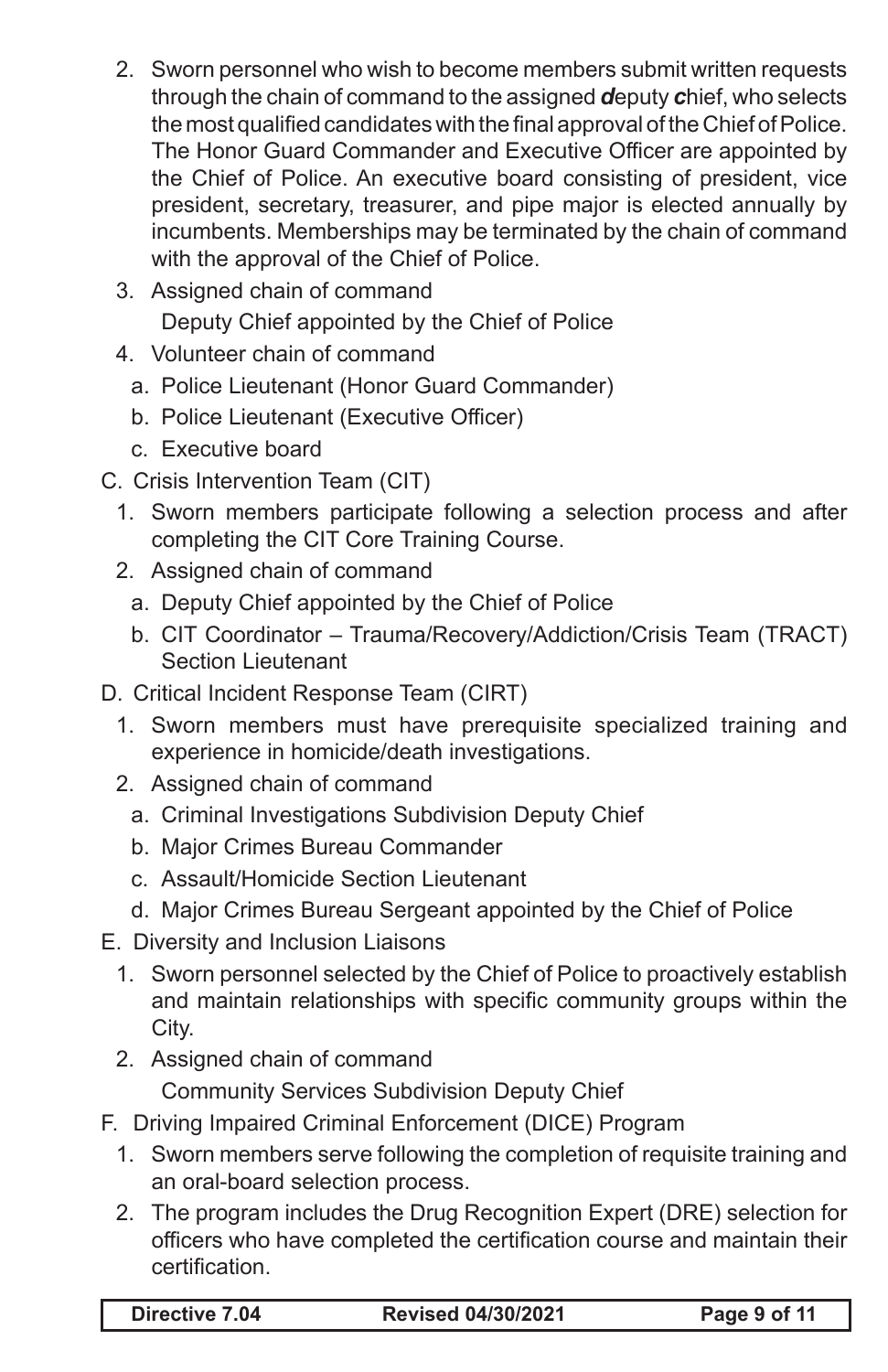- 3. Assigned chain of command
	- a. Special Operations Subdivision Deputy Chief
	- b. Traffic Bureau Commander
	- c. Traffic Operations Section Lieutenant
	- d. OVI Countermeasures Sergeant (DICE/DRE Coordinator)
- G. Emergency Operations Center (EOC) Staff
	- 1. Event Management Unit personnel
	- 2. Sworn and civilian personnel who have received basic EOC training
	- 3. 911 Emergency Dispatchers
	- 4. Personnel from other departments, divisions, and agencies
	- 5. Assigned chain of command
		- a. Deputy chief named upon mobilization
		- b. Commander named upon mobilization
		- c. Event Management Unit Sergeant or other trained EOC supervisor
- H. Helicopter Relief Tactical Flight Officers and Relief Pilots
	- 1. Relief tactical flight officers and pilots are sworn volunteers who receive specialized training. Relief pilots must also meet the criteria detailed in the Aviation Section SOP and all FAA certification prerequisites.
	- 2. Assigned chain of command
		- a. Special Operations Subdivision Deputy Chief
		- b. Special Services Bureau Commander
		- c. Aviation Section Lieutenant
		- d. On-*D*uty Helicopter Unit Sergeant
- I. HOPE-RREACT Task Force
	- 1. Sworn members work directly with multiple social service providers and attempt to link individuals to substance abuse treatment and provide resources for family members.
	- 2. Assigned chain of command

The HOPE-RREACT task force members report administratively to the TRACT Section Lieutenant *and coordinate operations with the Task Force Commander (CFD personnel)*.

### J. Hostage Negotiating Team

- 1. Hostage negotiators serve following a selection process and after receiving specialized training.
- 2. Assigned chain of command
	- a. Special Operations Subdivision Deputy Chief
	- b. Special Services Bureau Commander
	- c. SWAT Section Lieutenant
- 3. Volunteer chain of command

#### Sworn team leader